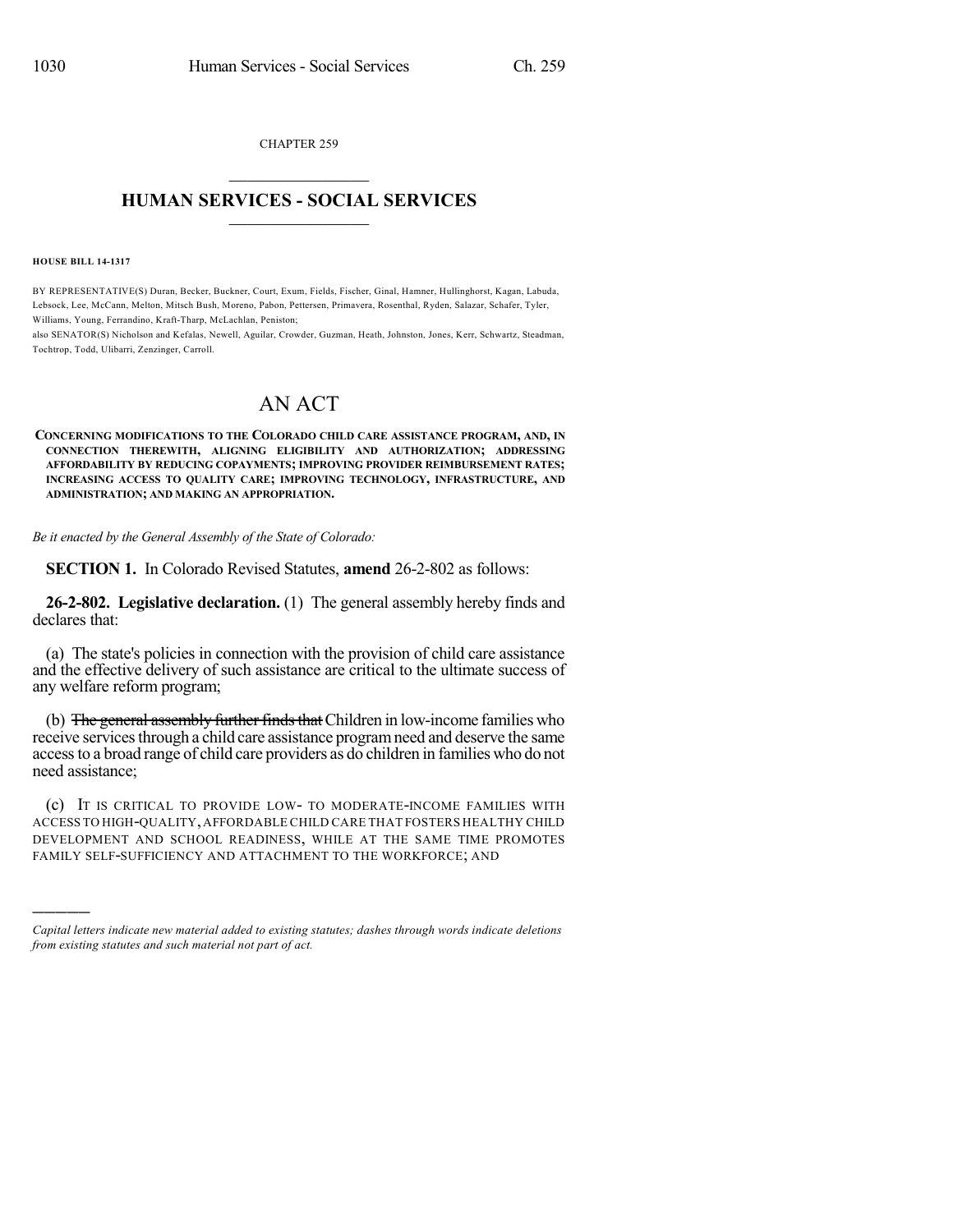(d) INDIVIDUALCOUNTIES PLAY A VITAL ROLE IN ADMINISTERING THE CHILD CARE ASSISTANCE PROGRAM AND HAVE LOCAL KNOWLEDGE OF THEIR INDIVIDUAL COMMUNITY NEEDS. THEREFORE, A COUNTY THAT MEETS OR EXCEEDS STATEWIDE ELIGIBILITY EXPECTATIONS ESTABLISHED FOR THE COLORADO CHILD CARE ASSISTANCE PROGRAM SHOULD HAVE GREATER FLEXIBILITY IN DETERMINING THE SPECIFICS OF HOW TO IMPLEMENT AND OPERATE THE CHILD CARE ASSISTANCE PROGRAM IN THAT COUNTY.

(2) Therefore, the general assembly hereby finds and declares that it is in the best interests of the state to:

(a) Adopt the Colorado child care assistance program set forth in this part 8;

(b) The general assembly further finds and declares that it is in the best interests of the state to Adopt consistent, statewide child care provider reimbursement rates set at a floor of the seventy-fifth percentile of each county's market rate or the provider's rate, whichever is lower, to facilitate and increase access to high-quality child care for low-income families.

**SECTION 2.** In Colorado Revised Statutes, **add** 26-2-802.5 as follows:

**26-2-802.5. Definitions.** AS USED IN THIS PART 8, UNLESS THE CONTEXT OTHERWISE REQUIRES:

(1) "CHILD CARE ASSISTANCE PROGRAM" OR "CCCAP" MEANS THE COLORADO CHILD CARE ASSISTANCE PROGRAM ESTABLISHED IN THIS PART 8.

(2) "EARLY CARE AND EDUCATION PROVIDER" MEANS A SCHOOL DISTRICT OR PROVIDER THAT IS LICENSED PURSUANT TO PART 1 OF ARTICLE 6 OF THIS TITLE OR THAT PARTICIPATES IN THECOLORADO PRESCHOOL PROGRAM PURSUANT TO ARTICLE 28 OF TITLE 22, C.R.S.

(3) "EARLY CHILDHOOD COUNCIL" MEANS AN EARLY CHILDHOOD COUNCIL ESTABLISHED PURSUANT TO PART 1 OF ARTICLE 6.5 OF THIS TITLE.

(4) "HEAD START PROGRAM" MEANS A PROGRAM OPERATED BY A LOCAL PUBLIC OR PRIVATE NONPROFIT AGENCY DESIGNATED BY THE FEDERAL DEPARTMENT OF HEALTH AND HUMAN SERVICES TO OPERATE A HEAD START PROGRAM UNDER THE PROVISIONS OF TITLE V OF THE FEDERAL "ECONOMIC OPPORTUNITY ACT OF 1964", AS AMENDED.

(5) "HIGH-QUALITY EARLY CHILDHOOD PROGRAM" MEANS A PROGRAM THAT IS OPERATED BY A PROVIDER WITH A FISCAL AGREEMENT THROUGH CCCAP AND THAT IS IN THE TOP THREE LEVELS OF THE STATE'S QUALITY RATING AND IMPROVEMENT SYSTEM, IS ACCREDITED BY A STATE DEPARTMENT-APPROVED ACCREDITING BODY, OR IS AN EARLY HEAD START OR HEAD START PROGRAM THAT MEETS FEDERAL STANDARDS.

(6) "PARTICIPANT"MEANS A PARTICIPANT, AS DEFINED IN SECTION 26-2-703(15), IN THE COLORADO WORKS PROGRAM.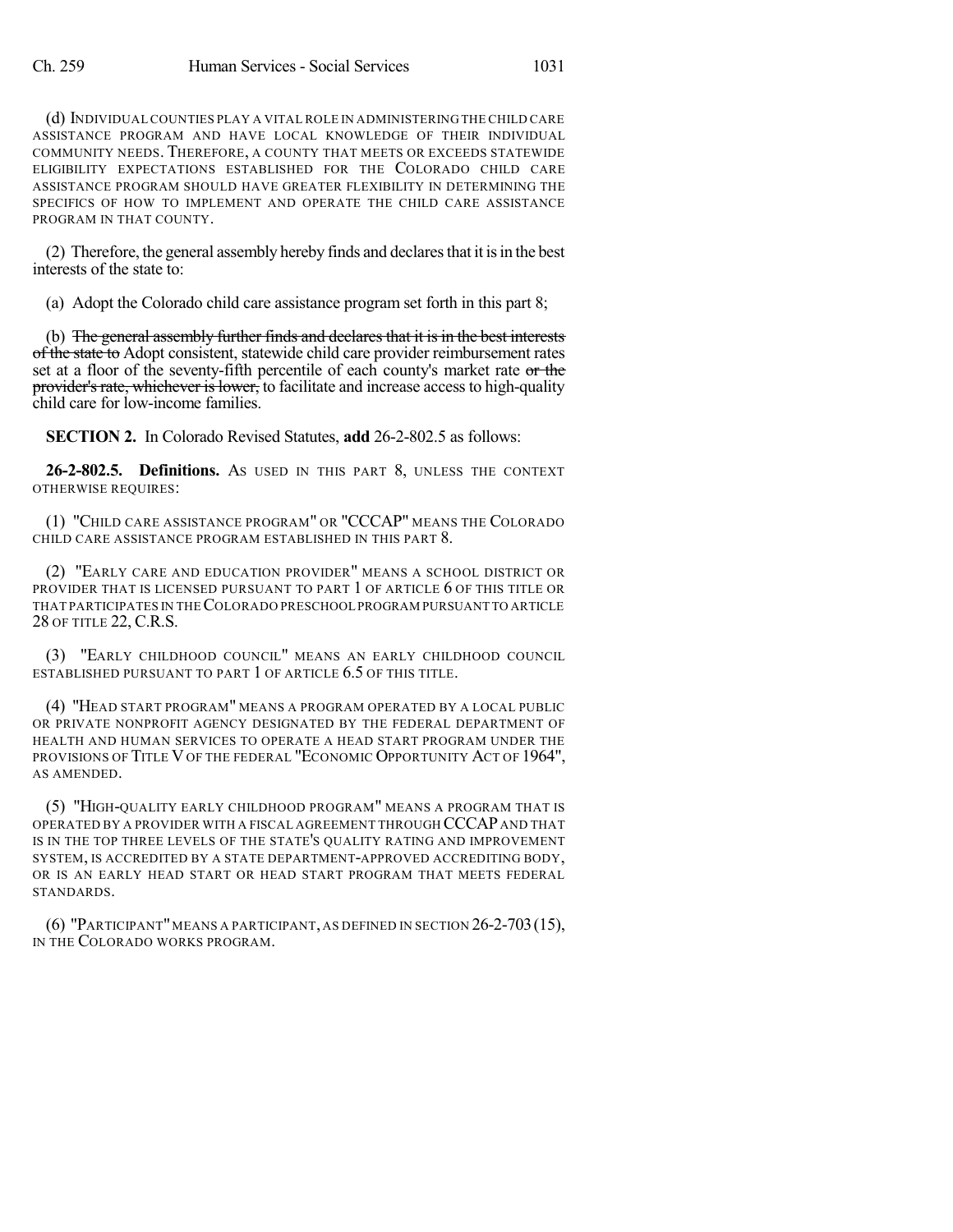(7) "PROVIDER" MEANS A CHILD CARE PROVIDER LICENSED PURSUANT TO PART 1 OF ARTICLE 6 OF THIS TITLE THAT HAS A FISCAL AGREEMENT WITH THE COUNTY TO PARTICIPATE IN THE CHILD CARE ASSISTANCE PROGRAM.

(8) "REGULAR DAILY PROVIDER REIMBURSEMENT RATE" MEANS THE BASE DAILY RATE PAID FOR CHILD CARE AND EXCLUDES ANY ADDITIONAL PAYMENT FOR ABSENCES, HOLIDAYS, AND OTHER ADDITIONAL FEES THAT ARE INCLUDED IN THE REIMBURSEMENT PAID TO PROVIDERS.

(9) "TIERED REIMBURSEMENT" MEANS A PAY STRUCTURE THAT REFLECTS AN INCREASED RATE OF REIMBURSEMENT FOR HIGH-QUALITY EARLY CHILDHOOD PROGRAMS THAT RECEIVE CCCAP MONEYS.

(10) "WORKS PROGRAM"MEANS THECOLORADO WORKS PROGRAM ESTABLISHED PURSUANT TO PART 7 OF THIS ARTICLE.

**SECTION 3.** In Colorado Revised Statutes, **repeal and reenact, with amendments,** 26-2-803 as follows:

**26-2-803. Provider rates - opt out - rules.** (1) (a) THE STATE DEPARTMENT SHALL ESTABLISH PROVIDER RATES FOR EACH COUNTY EVERY OTHER YEAR.

(b) ON OR BEFORE JULY 1, 2016, THE STATE-ESTABLISHED PROVIDER REIMBURSEMENT RATES FOR EACH COUNTY MUST INCLUDE A SYSTEM OF TIERED REIMBURSEMENT FOR PROVIDERS THAT ENROLL CHILDREN PARTICIPATING IN CCCAP.

(c) ON OR BEFORE JULY 1, 2016, THE STATE BOARD SHALL PROMULGATE RULES RELATED TO THE STRUCTURE OF TIERED REIMBURSEMENT.

(d) AFTER NOTICE TO THE STATE DEPARTMENT, A COUNTY MAY OPT OUT OF ADHERING TO THE STATE-ESTABLISHED PROVIDER RATES AND NEGOTIATE ITS OWN RATES WITH PROVIDERS.

(e) ON OR BEFORE JULY 1, 2016, THE COUNTY-ESTABLISHED PROVIDER REIMBURSEMENT RATES FOR EACH COUNTY MUST INCLUDE A SYSTEM OF TIERED REIMBURSEMENT FOR PROVIDERS THAT ENROLL CHILDREN PARTICIPATING IN CCCAP.

(f) A COUNTY THAT CHOOSES TO OPT OUT OF ADHERING TO THE STATE-ESTABLISHED PROVIDER RATES SHALL CONSULT WITH ITS LOCAL EARLY CHILDHOOD COUNCIL ESTABLISHED PURSUANT TO SECTION 26-6.5-103, ANY RELEVANT LOCAL CHILD CARE RESOURCE AND REFERRAL AGENCY ESTABLISHED PURSUANT TO SECTION 26-6-116, AND CHILD CARE PROVIDERS IN THE COUNTY WHO SERVE OR WANT TO SERVE CHILDREN SUBSIDIZED THROUGH CCCAP AND SHALL PROVIDE OPPORTUNITIES FOR THE EARLY CHILDHOOD COUNCIL, THE CHILD CARE RESOURCE AND REFERRAL AGENCY, AND PROVIDERS TO INFORM AND PROVIDE COMMENT ON COUNTY-ESTABLISHED RATES.

(g) SUBJECT TO AVAILABLE APPROPRIATIONS, THE STATE DEPARTMENT, AS INFORMED BY THE EARLY CHILDHOOD LEADERSHIP COMMISSION CREATED IN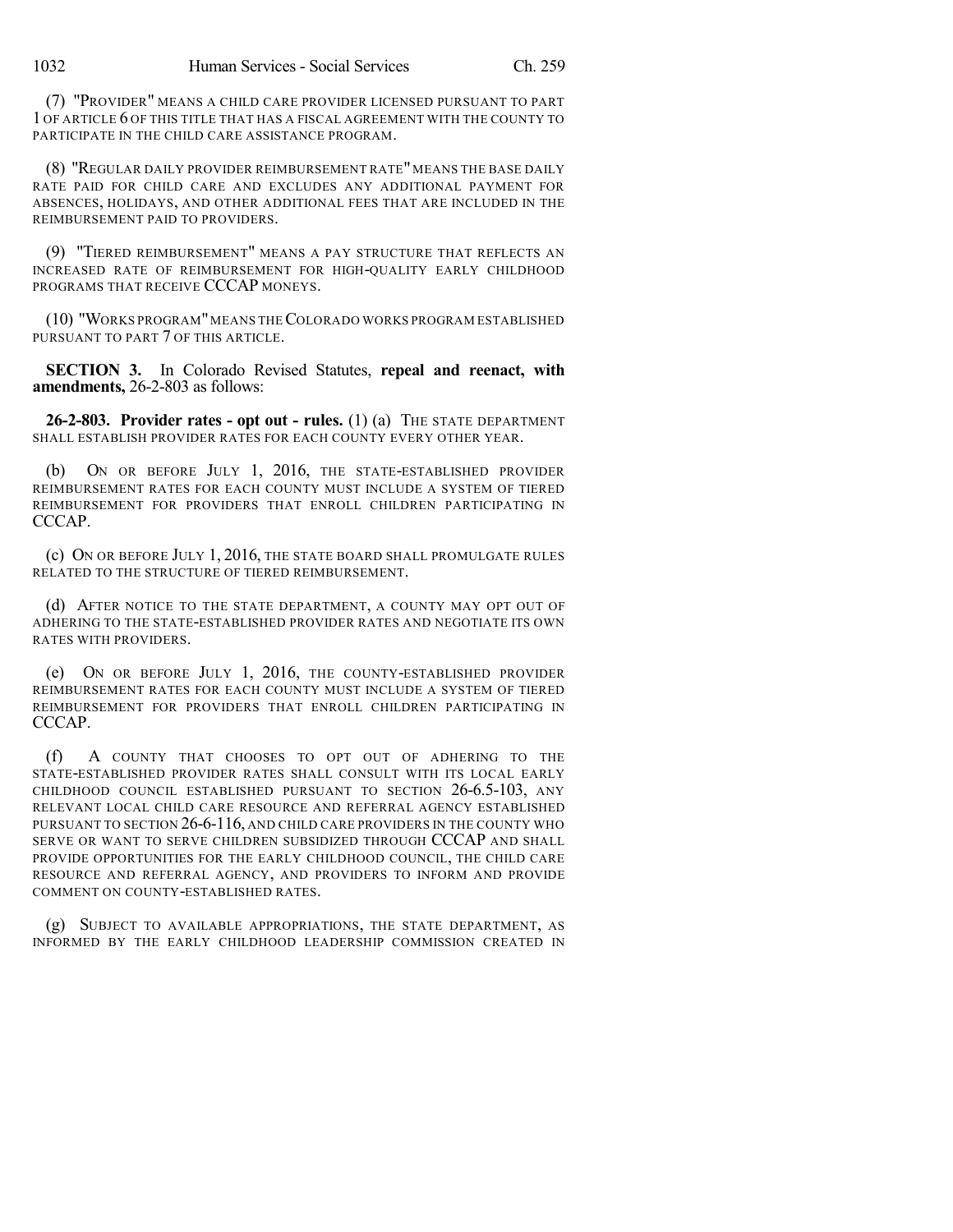SECTION 26-6.2-103, DIRECTORS OF COUNTY HUMAN AND SOCIAL SERVICE DEPARTMENTS, AND COMMISSIONERS, SHALL CONTRACT WITH AN INDEPENDENT RESEARCH ORGANIZATION TO CONDUCT A STUDY TO EXAMINE PRIVATE PAYMENT TUITION RATES AND HOW THOSE COMPARE TO CCCAPRATES SETBY THE STATE AND THE COUNTIES AND WHETHER THOSE RATES ACHIEVE THE FEDERAL REQUIREMENT OF EQUAL ACCESS.THE RESEARCH ORGANIZATION SHALL MAKE RECOMMENDATIONS TO ACHIEVE THE FEDERAL REQUIREMENT OF EQUAL ACCESS AND ALSO EXAMINE REASONS AS TO WHY LICENSED CHILD CARE FACILITIES CHOOSE TO LIMIT OR DENY ACCESS TO CCCAP-SUBSIDIZED FAMILIES, INCLUDING BUT NOT LIMITED TO REIMBURSEMENT AND PAYMENT POLICIES. THE RESEARCH ORGANIZATION SHALL MAKE RECOMMENDATIONS THAT WOULD ENCOURAGE MORE CHILD CARE PROVIDERS TO ACCEPT CCCAP-SUBSIDIZED FAMILIES.

(h) SUBJECT TO AVAILABLE APPROPRIATIONS, COUNTIES MUST WORK WITH THE STATE DEPARTMENT AND PROVIDERS TO ENHANCE EQUAL ACCESS TO CHILD CARE FOR CCCAP-SUBSIDIZED FAMILIES BY INCREASING REGULAR DAILY PROVIDER REIMBURSEMENT RATES.IF A COUNTY USES TIERED REIMBURSEMENT,THE COUNTY'S RATE INCREASES MAY REFLECT THAT TIERED REIMBURSEMENT STRUCTURE.

**SECTION 4.** In Colorado Revised Statutes, 26-2-804, **amend** (1) introductory portion,  $(1)$   $(a)$ ,  $(3)$ , and  $(6)$  as follows:

**26-2-804. Funding - allocation - maintenance of effort.** (1) Subject to available appropriations, a county's block grant for the Colorado child care assistance program CCCAP for state fiscal year 1997-98 shall be determined by the state department and shall be based upon not less than one hundred percent of the state and federal moneys that the county received in state fiscal year 1996-97 to administer and implement JOBS-related child care and the Colorado child care assistance program CCCAP, including the administrative costs related to such programs. The state department shall consider factors that include, but are not limited to the following:

(a) Historical expenditures on the Colorado child care assistance program CCCAP;

(3) The moneys in a county block grant allocated to a county pursuant to subsection (1) of this section may only be used for the provision of child care services under rules promulgated by the state department BOARD PURSUANT TO THIS PART 8.

(6) For state fiscal year 2005-06 and for each state fiscal year thereafter, each county shall be IS required to meet a level of county spending for the Colorado child care assistance program CCCAP that is equal to the county's proportionate share of the total county funds set forth in the annual general appropriation act for the Colorado child care assistance program CCCAP for that state fiscal year. The level of county spending shall be IS known as the county's maintenance of effort for the program CCCAP for that state fiscal year. For any state fiscal year, the state department is authorized to adjust a county's maintenance of effort, reflected as a percentage ofthe total county fundssetforth in the annual general appropriation act for the Colorado child care assistance program CCCAP for that state fiscal year, so that the percentage equals the county's proportionate share of the total state and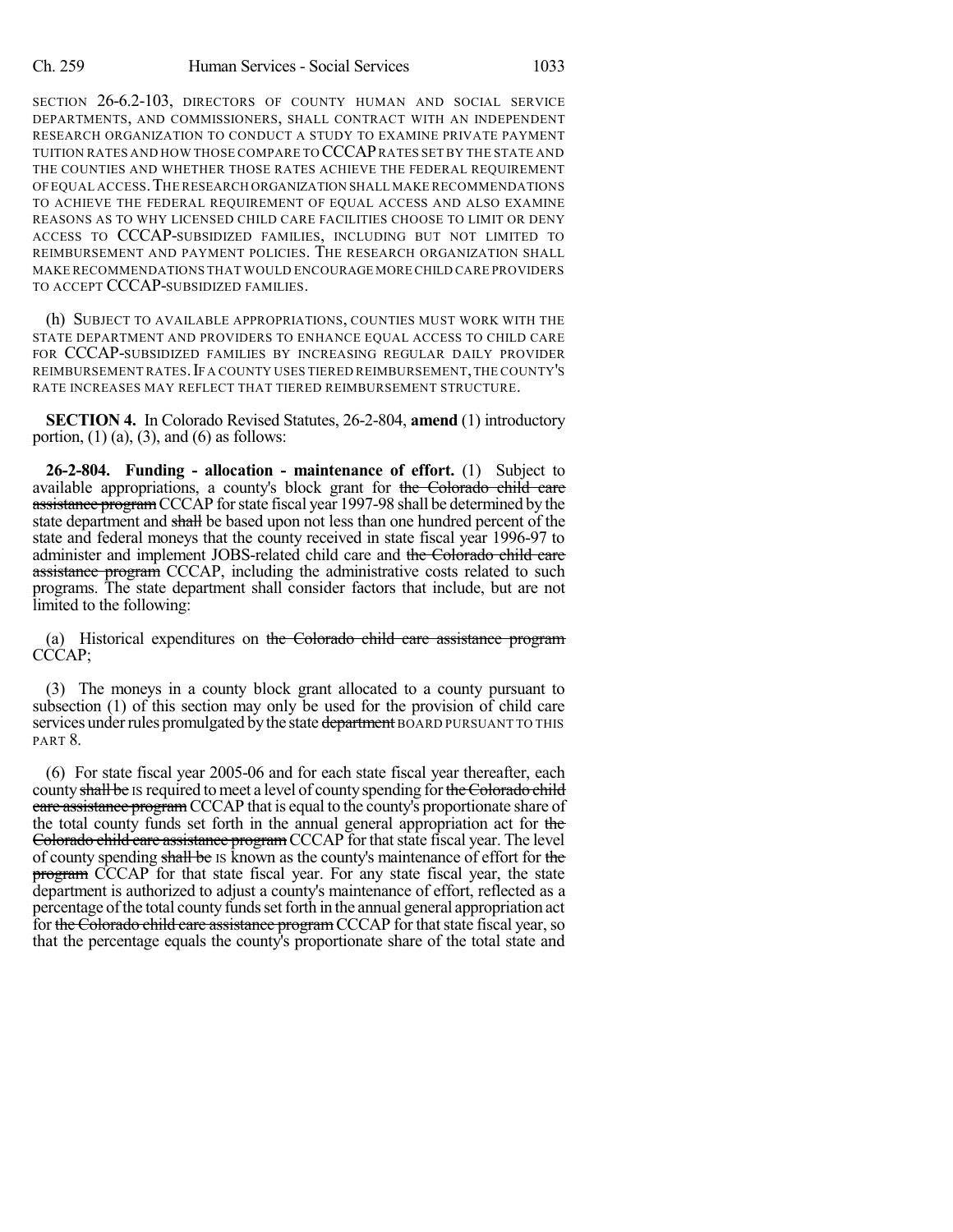federal funds appropriated for the Colorado child care assistance program CCCAP for that state fiscal year, reflected as a percentage. For any state fiscal year, the sum of all counties' maintenance of effort shall MUST be equal to or greater than the total county funds set forth in the general appropriation act for the state fiscal year 1996-97 for employment-related child care.

**SECTION 5.** In Colorado Revised Statutes, 26-2-805, **repeal as added by House Bill 14-1022** (1) (e) (I.5).

**SECTION 6.** In Colorado Revised Statutes, **repeal and reenact, with amendments,** 26-2-805 as follows:

**26-2-805. Services - eligibility - assistance provided - waiting lists - rules.** (1) SUBJECT TO AVAILABLE APPROPRIATIONS AND PURSUANT TO RULES PROMULGATED BY THE STATE BOARD FOR THE IMPLEMENTATION OF THIS PART 8, A COUNTY SHALL PROVIDE CHILD CARE ASSISTANCE TO A PARTICIPANT OR ANY PERSON OR FAMILY WHOSE INCOME IS NOT MORE THAN ONE HUNDRED SIXTY-FIVE PERCENT OF THE FEDERAL POVERTY LEVEL.

(2) THE COUNTY MAY PROVIDE CHILD CARE ASSISTANCE FOR ANY OTHER FAMILY WHOSE INCOME DOES NOT EXCEED EIGHTY-FIVE PERCENT OF THE STATE MEDIAN INCOME FOR A FAMILY OF THE SAME SIZE. UPON NOTIFICATION TO COUNTIES BY THE STATE DEPARTMENT THAT THE RELEVANT HUMAN SERVICES CASE MANAGEMENT SYSTEMS, INCLUDING THECOLORADO CHILD CARE AUTOMATED TRACKING SYSTEM, ARE CAPABLE OF ACCOMMODATING THIS SUBSECTION (2), AND FOR A PARTICIPANT OR A PERSON OR FAMILY WHOSE INCOME RISES TO THE LEVEL SET BY THE COUNTY AT WHICH THE COUNTY MAY DENY THE PARTICIPANT, PERSON, OR FAMILY CHILD CARE ASSISTANCE, THE COUNTY SHALL IMMEDIATELY NOTIFY THE FAMILY THAT IT IS NO LONGER ELIGIBLE FOR CCCAP AND CONTINUE TO PROVIDE THE CURRENT CCCAP SUBSIDY TO THAT FAMILY FOR NO LESS THAN NINETY DAYS WHILE THE FAMILY MAKES APPROPRIATE ARRANGEMENTS FOR CHILD CARE. THE COUNTY IS STRONGLY ENCOURAGED TO CONTINUE TO PROVIDE CHILD CARE ASSISTANCE FOR A PERIOD OF SIX MONTHS; EXCEPT THAT IN NO EVENT SHALL CHILD CARE ASSISTANCE BE PROVIDED IF THE INCOME EXCEEDS THE MAXIMUM LEVEL FOR ELIGIBILITY FOR SERVICES SET BY FEDERAL LAW FOR A FAMILY OF THE SAME SIZE. DURING THE SIX-MONTH PERIOD THE COUNTY SHALL WORK WITH THE PARTICIPANT, PERSON, OR FAMILY TO PROVIDE A GRADUAL TRANSITION OFF CHILD CARE ASSISTANCE PROVIDED PURSUANT TO THIS SUBSECTION (2).

(3) (a) SUBJECT TO AVAILABLE APPROPRIATIONS, PURSUANT TO RULES PROMULGATED BY THE STATE BOARD FOR IMPLEMENTATION OF THIS PART 8, AND EXCEPT AS PROVIDED FOR IN PARAGRAPH  $(b)$  of this subsection  $(3)$ , a county SHALL PROVIDE CHILD CARE ASSISTANCE FOR A FAMILY TRANSITIONING OFF THE WORKS PROGRAM DUE TO EMPLOYMENT OR JOB TRAINING WITHOUT REQUIRING THE FAMILY TO APPLY FOR LOW-INCOME CHILD CARE BUT SHALL REDETERMINE THE FAMILY'S ELIGIBILITY WITHIN SIX MONTHS AFTER THE TRANSITION.

(b) A FAMILY THAT TRANSITIONS OFF THE WORKS PROGRAM MUST NOT BE AUTOMATICALLY TRANSITIONED TO CCCAPPURSUANT TO PARAGRAPH (a) OF THIS SUBSECTION (3) IF EITHER OF THE FOLLOWING CONDITIONS APPLY: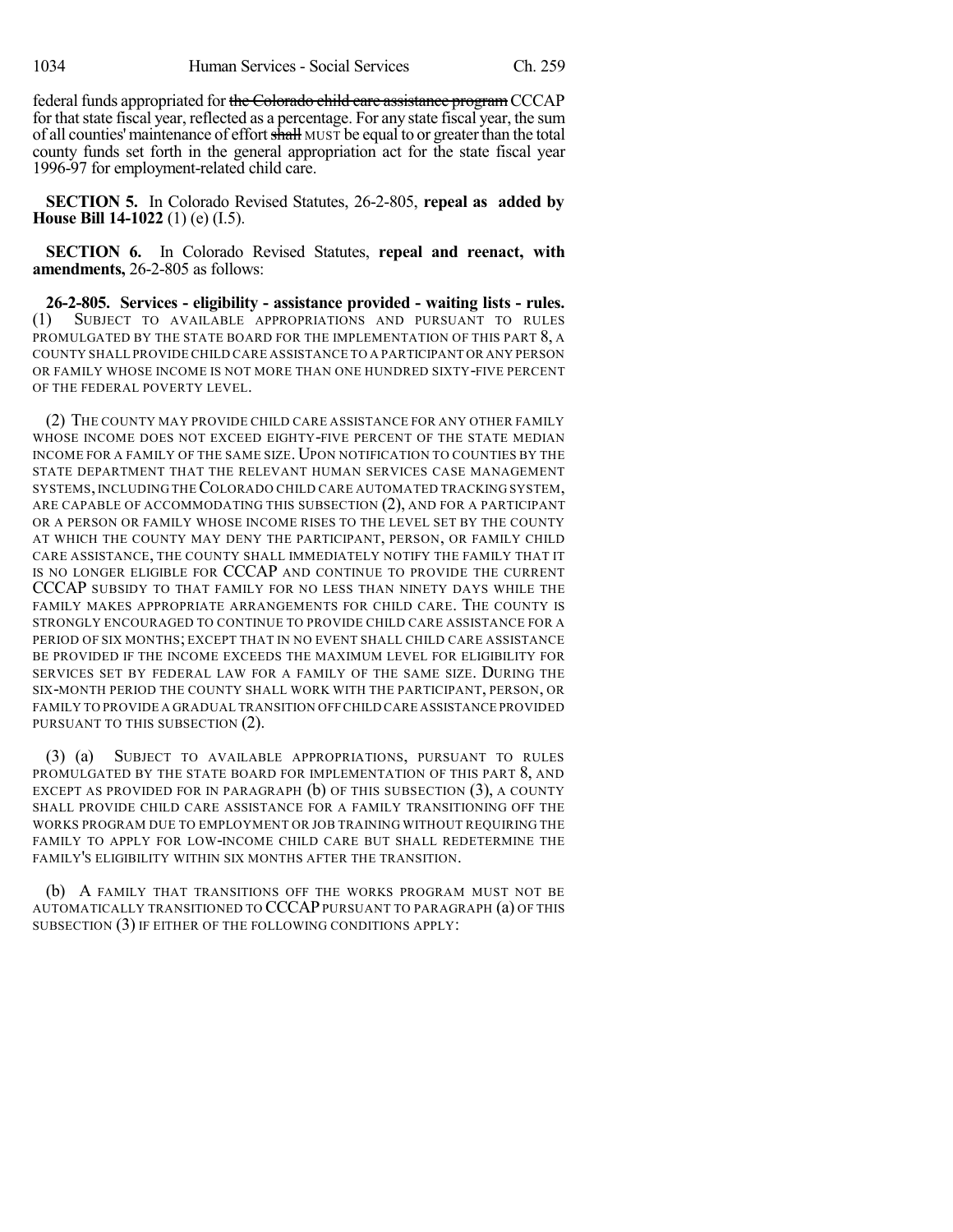(I) THE FAMILY IS LEAVING THE WORKS PROGRAM DUE TO A VIOLATION OF PROGRAM REQUIREMENTS AS DEFINED IN PART 7 OF THIS ARTICLE, BY RULE OF THE STATE BOARD, OR BY POLICY OF A COUNTY DEPARTMENT; OR

(II) THE FAMILY IS LEAVING THE WORKS PROGRAM DUE TO EMPLOYMENT AND WILL BE AT AN INCOME LEVEL THAT EXCEEDS THE COUNTY-ADOPTED INCOME ELIGIBILITY LIMIT FOR THE COUNTY'S CCCAP.

(c) AT THE COUNTY'S DISCRETION, A FAMILY THAT TRANSITIONS OFF THE WORKS PROGRAM, IS ELIGIBLE FOR CCCAP, AND RESIDES IN A COUNTY THAT HAS FAMILIES ON ITS WAITING LIST MAY BE ADDED TO THE WAITING LIST OR BE PROVIDED CHILD CARE ASSISTANCE WITHOUT FIRST BEING ADDED TO THE WAITING LIST.

(4) (a) (I) ARECIPIENT OF CHILD CARE ASSISTANCE THROUGH CCCAP SHALL BE RESPONSIBLE FOR PAYING A PORTION OF HIS OR HER CHILD CARE COSTS BASED UPON THE RECIPIENT'S INCOME AND THE FORMULA DEVELOPED BY RULE OF THE STATE BOARD.

(II) AFTER PROMULGATION OF RULES BY THE STATE BOARD, SUBJECT TO AVAILABLE APPROPRIATIONS, AND UPON NOTIFICATION TO COUNTIES BY THE STATE DEPARTMENT THAT THE RELEVANT HUMAN SERVICES CASE MANAGEMENT SYSTEMS, INCLUDING THE COLORADO CHILD CARE AUTOMATED TRACKING SYSTEM, ARE CAPABLE OF ACCOMMODATING THIS SUBPARAGRAPH  $(II)$ , ON OR BEFORE JULY 1, 2016, THE FORMULA MUST INCLUDE A TIERED REDUCED COPAYMENT STRUCTURE FOR CHILDREN ATTENDING HIGH-QUALITY CARE.

(III) NOTWITHSTANDING THE PROVISIONS OF SUBPARAGRAPH (II) OF THIS PARAGRAPH (a), UPON NOTIFICATION TO COUNTIESBY THE STATE DEPARTMENT THAT THE RELEVANT HUMAN SERVICES CASE MANAGEMENT SYSTEMS, INCLUDING THE COLORADO CHILD CARE AUTOMATED TRACKING SYSTEM, ARE CAPABLE OF ACCOMMODATING THIS SUBPARAGRAPH (III), FOR A FAMILY LIVING AT OR BELOW ONE HUNDRED PERCENT OF THE FEDERAL POVERTY LEVEL,THE FAMILY COPAYMENT RESPONSIBILITY MUST BE RESTRICTED TO NO MORE THAN ONE PERCENT OF THE FAMILY'S GROSS MONTHLY INCOME AS DETERMINED BASED ON ONE MONTH OF INCOME.

(IV) PURSUANT TO RULES PROMULGATED BY THE STATE BOARD AND UPON NOTIFICATION TO COUNTIES BY THE STATE DEPARTMENT THAT THE RELEVANT HUMAN SERVICES CASE MANAGEMENT SYSTEMS, INCLUDING THECOLORADO CHILD CARE AUTOMATED TRACKING SYSTEM, ARE CAPABLE OF ACCOMMODATING THIS SUBPARAGRAPH (IV), INCOME RECEIVED DURING THE PAST THIRTY DAYS MUST BE USED IN DETERMINING THE COPAYMENT, UNLESS ON A CASE-BY-CASE BASIS THE PRIOR THIRTY-DAY PERIOD DOES NOT PROVIDE AN ACCURATE INDICATION OF ANTICIPATED INCOME, IN WHICH CASE A COUNTY CAN REQUIRE EVIDENCE OF UP TO TWELVE OF THE MOST RECENT MONTHS OF INCOME. A FAMILY MAY ALSO PROVIDE EVIDENCE OF UP TO TWELVE OF THE MOST RECENT MONTHS OF INCOME IF IT CHOOSES TO DO SO IF SUCH EVIDENCE MORE ACCURATELY REFLECTS AN ABILITY TO AFFORD THE REQUIRED FAMILY COPAYMENT.

(b) THE STATE BOARD SHALL ESTABLISH, AND PERIODICALLY REVISE, BY RULE A COPAYMENT SCHEDULE SO THAT THE COPAYMENT GRADUALLY INCREASES AS THE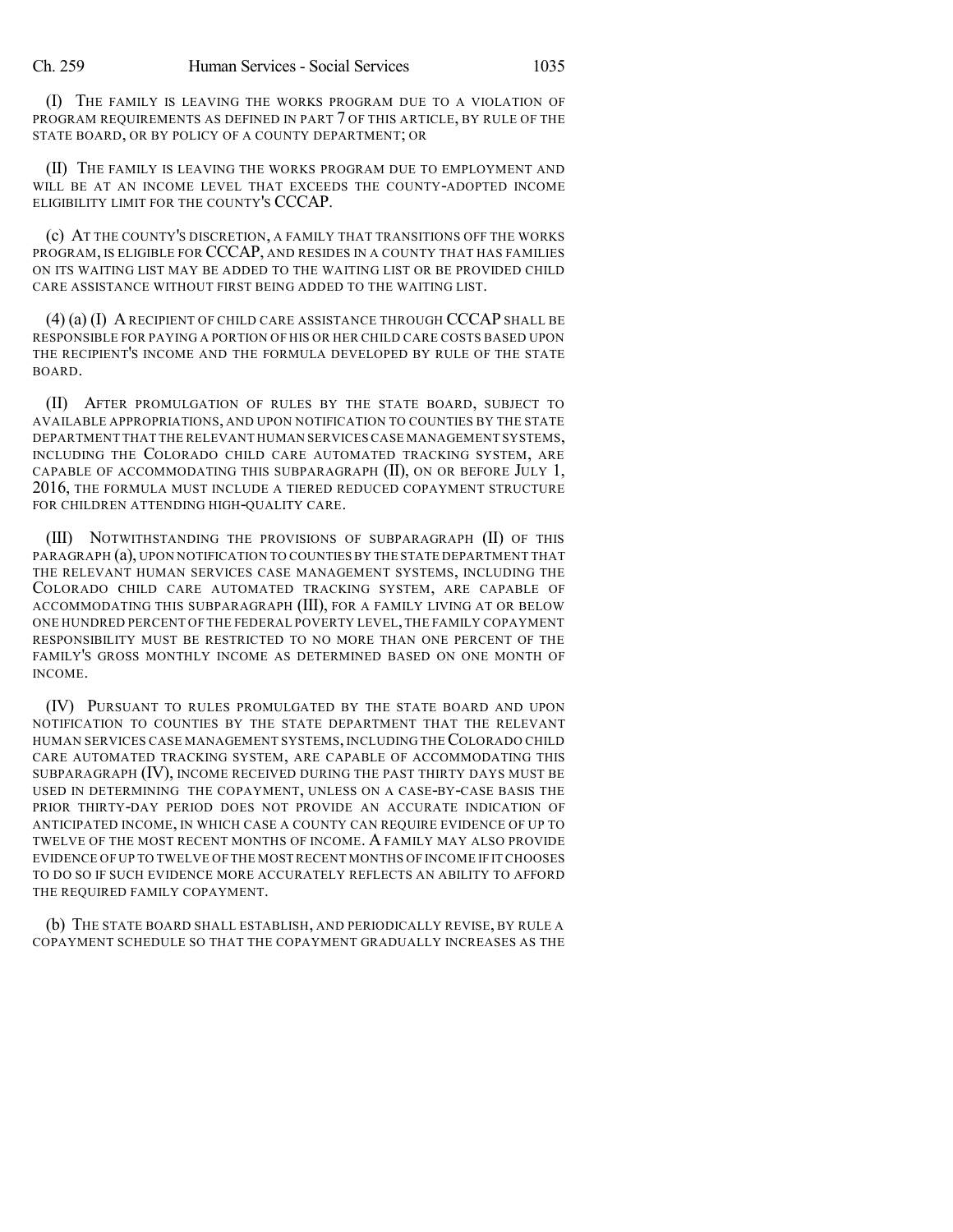FAMILY INCOME APPROACHES SELF-SUFFICIENCY INCOME LEVELS. THIS REVISED COPAYMENT SCHEDULE SHOULD ALLOW FAMILIES TO RETAIN A PORTION OF ITS INCREASES IN INCOME.

(c) A PARTICIPANT WHO IS EMPLOYED SHALL PAY A PORTION OF HIS OR HER INCOME FOR CHILD CARE ASSISTANCE UNDER CCCAP.THE PARTICIPANT'SREQUIRED COPAYMENT UNDER THE PROVISIONS OF THIS PARAGRAPH (c) MUST BE DETERMINED BY A FORMULA ESTABLISHED BY RULE OF THE STATE BOARD THAT TAKES INTO CONSIDERATION THE FACTORS SET FORTH IN PARAGRAPHS (a) AND (b) OF THIS SUBSECTION (4).

(5) (a) ON AND AFTER JULY 1, 2014, A COUNTY MAY REQUIRE A PERSON WHO RECEIVES CHILD CARE ASSISTANCE PURSUANT TO THIS SECTION AND WHO IS NOT OTHERWISE A PARTICIPANT TO APPLY, PURSUANT TO SECTION 26-13-106 (2), FOR CHILD SUPPORT ESTABLISHMENT, MODIFICATION, AND ENFORCEMENT SERVICES RELATED TO ANY SUPPORT OWED BY OBLIGORS TO THEIR CHILDREN AND TO COOPERATE WITH THE DELEGATE CHILD SUPPORT ENFORCEMENT UNIT TO RECEIVE THESE SERVICES; EXCEPT THAT A PERSON SHALL NOT BE REQUIRED TO SUBMIT A WRITTEN APPLICATION FOR CHILD SUPPORT ESTABLISHMENT, MODIFICATION, AND ENFORCEMENT SERVICES IF THE PERSON SHOWS GOOD CAUSE TO THE COUNTY IMPLEMENTING THE COLORADO CHILD CARE ASSISTANCE PROGRAM FOR NOT RECEIVING THESE SERVICES.

(b) THE STATE BOARD SHALL PROMULGATE RULES FOR THE IMPLEMENTATION OF THIS SUBSECTION (5), INCLUDING BUT NOT LIMITED TO RULES ESTABLISHING GOOD CAUSE FOR NOT RECEIVING THESE SERVICES, AND RULES FOR THE IMPOSITION OF SANCTIONS UPON A PERSON WHO FAILS, WITHOUT GOOD CAUSE AS DETERMINED BY THE COUNTY IMPLEMENTINGTHECOLORADO CHILD CARE ASSISTANCE PROGRAM,TO APPLY FOR CHILD SUPPORT ENFORCEMENT SERVICES OR TO COOPERATE WITH THE DELEGATE CHILD SUPPORT ENFORCEMENT UNIT AS REQUIRED BY THIS SUBSECTION (5).

(6) FOR A FAMILY WITH A CHILD WHO IS ENROLLED IN CCCAP, A COUNTY SHALL SET THE INCOME LEVEL AT WHICH THE COUNTY MAY DENY THE FAMILY ACCORDING TO THE PARAMETERS DEFINED IN RULES PROMULGATED BY THE STATE BOARD. IN THE RULES,THE STATE BOARD SHALL ENSURE THAT IF A COUNTY SETS THE INCOME LEVEL AT WHICH THE COUNTY CHOOSES TO INITIALLY PROVIDE CCCAP AT OR BELOW ONE HUNDRED AND EIGHTY-FIVE PERCENT OF THE FEDERAL POVERTY LEVEL, THEN THAT COUNTY MUST SET THE INCOME LEVEL AT WHICH THE COUNTY MAY DENY THE FAMILY HIGHER THAN THE INCOME LEVEL AT WHICH THE COUNTY CHOOSES TO INITIALLY PROVIDE CHILD CARE ASSISTANCE FOR THAT COUNTY AND AT A LEVEL NOT TO EXCEED EIGHTY-FIVE PERCENT OF THE STATE MEDIAN INCOME FOR A FAMILY OF THE SAME SIZE. THIS SUBSECTION (6) GOES INTO EFFECT UPON NOTIFICATION TO COUNTIES BY THE STATE DEPARTMENT THAT THE RELEVANT HUMAN SERVICES CASE MANAGEMENT SYSTEMS, INCLUDING THE COLORADO CHILD CARE AUTOMATED TRACKING SYSTEM, ARE CAPABLE OF ACCOMMODATING THIS SUBSECTION (6).

(7) (a) FOR A FAMILY WITH A CHILD WHO IS ENROLLED IN BOTH CCCAP AND A HEAD START PROGRAM,THE FAMILY'SCCCAPELIGIBILITY REDETERMINATION MUST OCCUR NO SOONER THAN THE END OF THE LAST MONTH OF THE CHILD'S FIRST FULL TWELVE-MONTH PROGRAM YEAR OF ENROLLMENT IN THE HEAD START PROGRAM.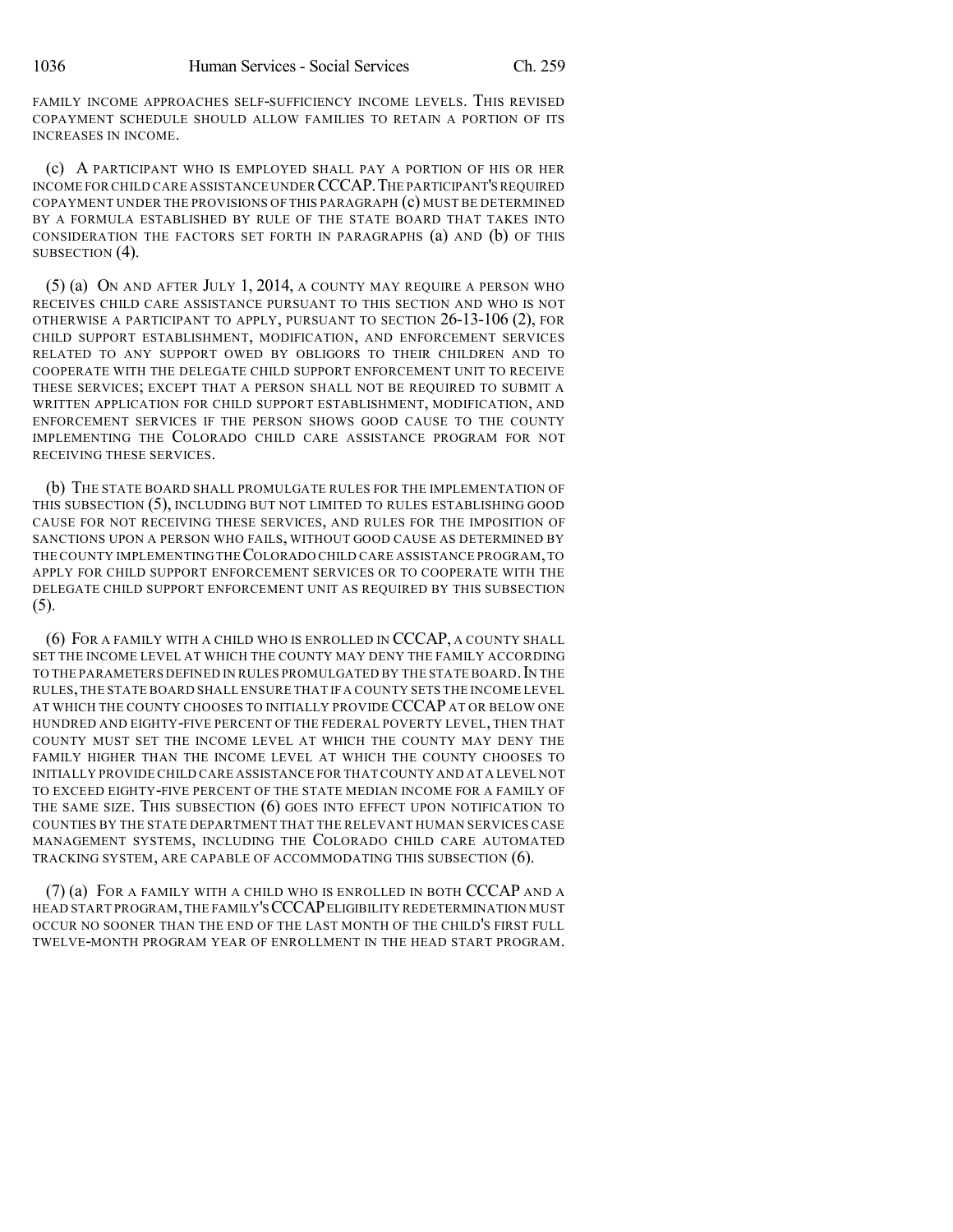CHILD CARE ASSISTANCE PROGRAM ELIGIBILITY REDETERMINATION FOR A CHILD ENROLLED IN BOTH PROGRAMS MUST OCCUR ONCE EVERY TWELVE MONTHS THEREAFTER.

(b) IF A COUNTY REDUCES ITS INCOME ELIGIBILITY REQUIREMENTS, A CHILD ENROLLED IN CCCAP WHEN THE CHANGE IS IMPLEMENTED MUST CONTINUE TO BE ENROLLED IN CCCAP UNTIL THE FAMILY'S NEXT ELIGIBILITY REDETERMINATION OR FOR SIX MONTHS, WHICHEVER IS LONGER.

(c) **[Formerly 26-2-805 (1) (e) (I.5), as added by House Bill 14-1022.]** TO THE EXTENT PRACTICABLE, THE DURATION OF THE CHILD CARE AUTHORIZATION NOTICE, AS DEFINED BY RULE OF THE STATE BOARD, FOR A CHILD WHO IS ENROLLED IN CCCAPMUST BE THE SAME AS THE CHILD CARE ASSISTANCE ELIGIBILITY PERIOD FOR THE CHILD'S FAMILY; EXCEPT THAT, UNDER SPECIFIC, LIMITED CIRCUMSTANCES DESCRIBED BY RULE OF THE STATE BOARD, INCLUDING BUT NOT LIMITED TO JOB-SEARCH PERIODS, THE DURATION OF THE AUTHORIZATION NOTICE MAY BE LESS THAN THE FAMILY'S FULL PERIOD OF ELIGIBILITY. A COUNTY MAY REDUCE THE NUMBER OF FAMILIES SERVED PURSUANT TO THIS PART 8 IF NECESSARY TO ENSURE THAT THE COUNTY,IN IMPLEMENTING THE PROVISIONS OFTHIS PARAGRAPH (c), DOES NOT EXCEED THE AMOUNT OF THE COUNTY BLOCK GRANT FOR CCCAP ALLOCATED TO THE COUNTY PURSUANT TO SECTION 26-2-804FOR THE APPLICABLE FISCAL YEAR.

(d) FOR A FAMILY WITH A CHILD WHO IS SOLELY ENROLLED IN CCCAP OR DUALLY ENROLLED WITH AN EARLY EDUCATION PROGRAM OTHER THAN HEAD START OR EARLY HEAD START,THE FAMILY'SCCCAPELIGIBILITY REDETERMINATION MUST OCCUR ONCE EVERY TWELVE MONTHS.

(e) NOTWITHSTANDING THE PROVISIONS OF SECTION 26-1-127 (2) (a), A FAMILY THATRECEIVES CHILD CARE ASSISTANCE PURSUANT TO THIS PART 8IS NOT REQUIRED TO REPORT INCOME OR ACTIVITY CHANGES DURING THE TWELVE-MONTH ELIGIBILITY PERIOD; EXCEPT THAT, WITHIN THE TWELVE-MONTH ELIGIBILITY PERIOD, A FAMILY IS REQUIRED TO REPORT A CHANGE IN INCOME IF THE FAMILY'S INCOME EXCEEDS EIGHTY-FIVE PERCENT OF THE STATE MEDIAN INCOME. IF A FAMILY NO LONGER PARTICIPATES IN THE ACTIVITY UNDER WHICH IT WAS MADE ELIGIBLE IN THE CHILD CARE CASE, THE FAMILY SHALL REPORT THAT CHANGE WITHIN FOUR WEEKS FROM THE TIME IT CEASED PARTICIPATING IN THE ELIGIBLE ACTIVITY.

(f) A PARENT MUST NOT BE DETERMINED INELIGIBLE TO RECEIVE CHILD CARE ASSISTANCE PURSUANT TO THIS PART 8 AS A RESULT OF:

(I) TAKING MATERNITY LEAVE; OR

(II) BEING A SEPARATED SPOUSE OR PARENT UNDER A VALIDLY ISSUED TEMPORARY ORDER FOR PARENTAL RESPONSIBILITIES OR CHILD CUSTODY WHERE THE OTHER SPOUSE OR PARENT HAS DISQUALIFYING FINANCIAL RESOURCES.

(g) UPON NOTIFICATION TO COUNTIES BY THE STATE DEPARTMENT THAT THE RELEVANT HUMAN SERVICES CASE MANAGEMENT SYSTEMS, INCLUDING THE COLORADO CHILD CARE AUTOMATED TRACKING SYSTEM, ARE CAPABLE OF ACCOMMODATING THIS PARAGRAPH (g), A PARENT WITH A CHILD ENROLLED IN CCCAP WHO LOSES EMPLOYMENT WHILE PARTICIPATING IN THE PROGRAM MUST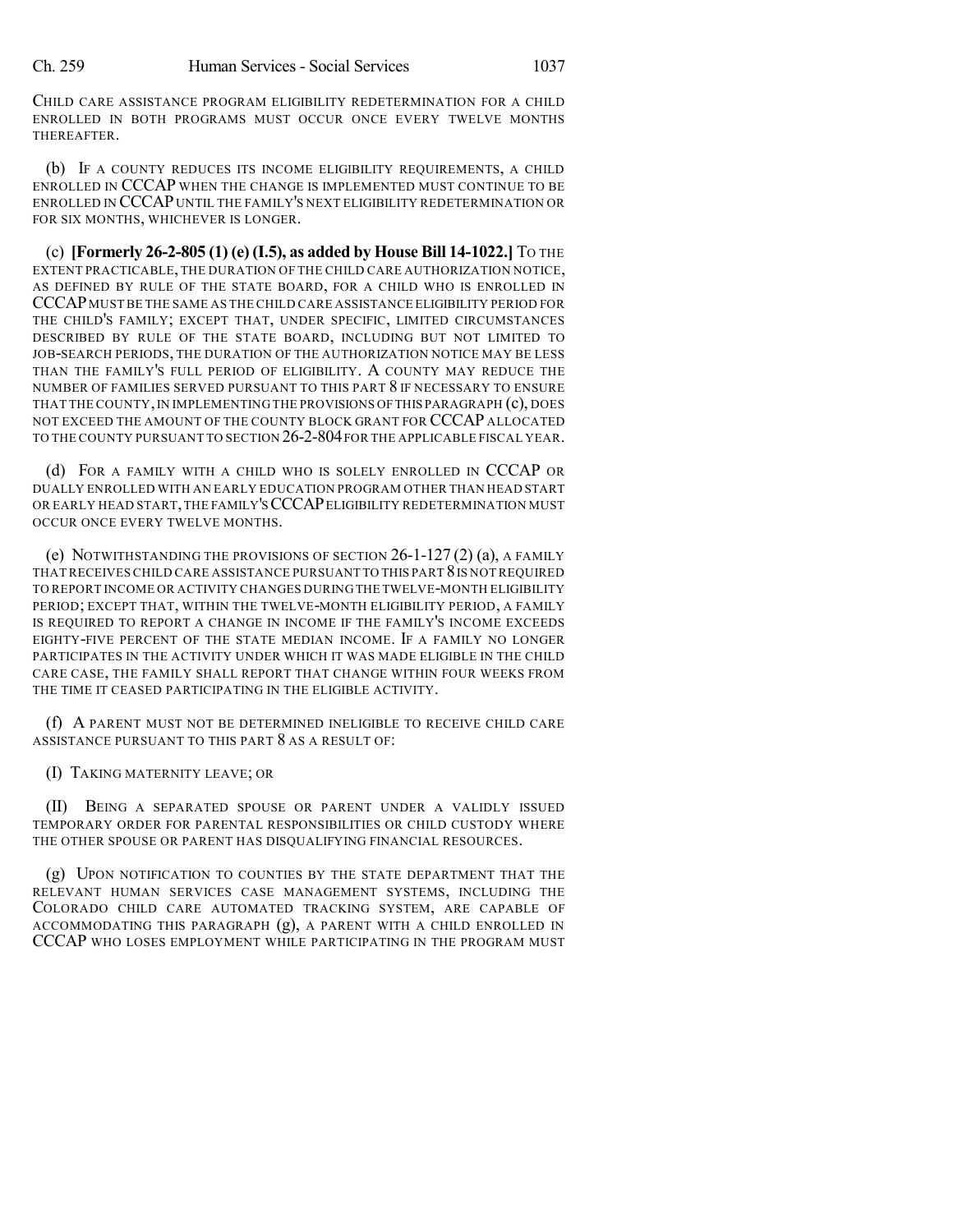REMAIN ELIGIBLE FOR CCCAPFOR AT LEAST SIXTY DAYS WITHIN A TWELVE-MONTH PERIOD IF HE OR SHE IS ACTIVELY SEARCHING FOR EMPLOYMENT AND HE OR SHE CONTINUES TO MEET ALL OTHER CCCAP ELIGIBILITY CRITERIA.

(h) SUBJECT TO AVAILABLE APPROPRIATIONS AND PURSUANT TO RULES PROMULGATED BY THE STATE BOARD FOR THE IMPLEMENTATION OF THIS PART 8, AND UPON NOTIFICATION TO COUNTIES BY THE STATE DEPARTMENT THAT THE RELEVANT HUMAN SERVICES CASE MANAGEMENT SYSTEMS, INCLUDING THE COLORADO CHILD CARE AUTOMATED TRACKING SYSTEM, ARE CAPABLE OF ACCOMMODATING THIS PARAGRAPH (h), A PARENT WHO IS NOT EMPLOYED IS ELIGIBLE FOR CCCAP FOR SIXTY DAYS WITHIN A TWELVE-MONTH PERIOD IF HE OR SHE IS ACTIVELY SEARCHING FOR EMPLOYMENT AND MEETS ALL OTHER CCCAP ELIGIBILITY CRITERIA.

(i) SUBJECT TO AVAILABLE APPROPRIATIONS AND PURSUANT TO RULES PROMULGATED BY THE STATE BOARD FOR THE IMPLEMENTATION OF THIS PART 8, AND UPON NOTIFICATION TO COUNTIES BY THE STATE DEPARTMENT THAT THE RELEVANT HUMAN SERVICES CASE MANAGEMENT SYSTEMS, INCLUDING THE COLORADO CHILD CARE AUTOMATED TRACKING SYSTEM, ARE CAPABLE OF ACCOMMODATING THIS PARAGRAPH (i), A PARENT WHO IS ENROLLED IN A POSTSECONDARY EDUCATION PROGRAM OR A WORKFORCE TRAINING PROGRAM IS ELIGIBLE FOR CCCAP FOR AT LEAST ANY TWO YEARS OF THE POSTSECONDARY EDUCATION OR WORKFORCE TRAINING PROGRAM, PROVIDED ALL OTHER CCCAP ELIGIBILITY REQUIREMENTS ARE MET DURING THOSE TWO YEARS. A COUNTY MAY GIVE PRIORITY FOR SERVICES TO A WORKING FAMILY OVER A FAMILY ENROLLED IN POSTSECONDARY EDUCATION OR WORKFORCE TRAINING.

(j) UPON NOTIFICATION TO COUNTIES BY THE STATE DEPARTMENT THAT THE RELEVANT HUMAN SERVICES CASE MANAGEMENT SYSTEMS, INCLUDING THE COLORADO CHILD CARE AUTOMATED TRACKING SYSTEM, ARE CAPABLE OF ACCOMMODATING THIS PARAGRAPH (j), AND TO PROVIDE CONTINUOUS CHILD CARE WITH THE LEAST DISRUPTION TO THE CHILD, THE HOURS AUTHORIZED FOR THE PROVISION OF CHILD CARE THROUGH CCCAP MUST INCLUDE AUTHORIZED HOURS FOR THE CHILD THAT PROMOTE CONTINUOUS,CONSISTENT,AND REGULAR CARE AND MUST NOT BE LINKED DIRECTLY TO A PARENT'S EMPLOYMENT, EDUCATION, OR WORKFORCE TRAINING SCHEDULE. PURSUANT TO RULES PROMULGATED BY THE STATE BOARD, THE NUMBER OF HOURS AUTHORIZED FOR CHILD CARE SHOULD BE BASED ON THE NUMBER OF HOURS THE PARENT IS PARTICIPATING IN AN ELIGIBLE ACTIVITY AND THE CHILD'S NEEDS FOR CARE.

(8) PURSUANT TO RULES PROMULGATED BY THE STATE BOARD AND UPON NOTIFICATION TO COUNTIES BY THE STATE DEPARTMENT THAT THE RELEVANT HUMAN SERVICES CASE MANAGEMENT SYSTEMS, INCLUDING THECOLORADO CHILD CARE AUTOMATED TRACKING SYSTEM, ARE CAPABLE OF ACCOMMODATING THIS SUBSECTION (8), INCOME RECEIVED DURING THE PAST THIRTY DAYS MUST BE USED IN DETERMINING ELIGIBILITY UNLESS, ON A CASE-BY-CASE BASIS, THE PRIOR THIRTY-DAY PERIOD DOES NOT PROVIDE AN ACCURATE INDICATION OF ANTICIPATED INCOME, IN WHICH CASE A COUNTY CAN REQUIRE EVIDENCE OF UP TO TWELVE OF THE MOST RECENT MONTHS OF INCOME. A FAMILY MAY ALSO PROVIDE EVIDENCE OF UP TO TWELVE OF THE MOST RECENT MONTHS OF INCOME IF IT CHOOSES TO DO SO IF SUCH EVIDENCE MORE ACCURATELY REFLECTS A FAMILY'S CURRENT INCOME LEVEL.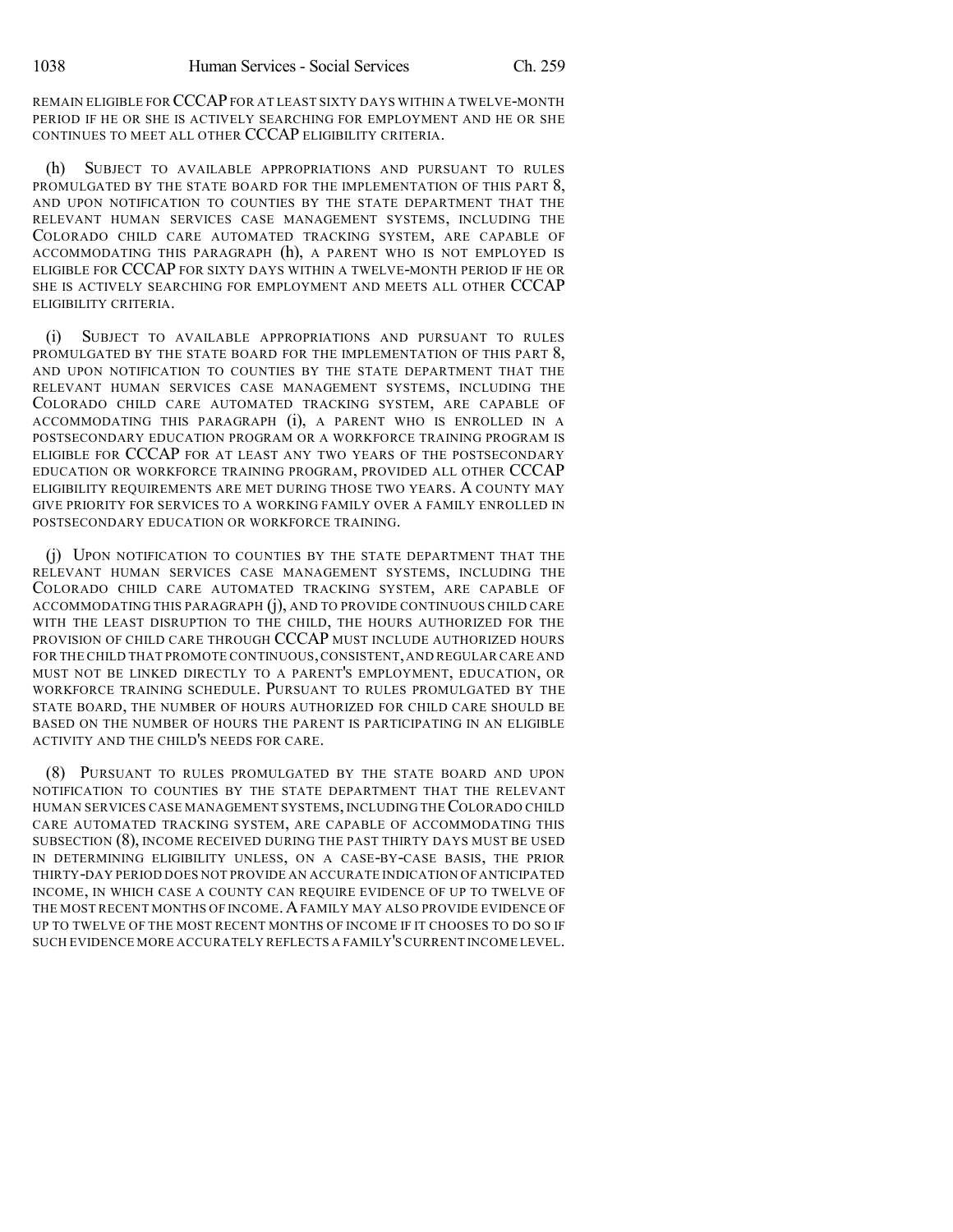(9) A COUNTY HAS THE AUTHORITY TO DEVELOP A VOUCHER SYSTEM FOR FAMILIES ENROLLED IN CCCAP THROUGH WHICH THEY CAN SECURE RELATIVE OR UNLICENSED CHILD CARE.

(10) AN EARLY CARE AND EDUCATION PROVIDER OR COUNTY MAY CONDUCT A PRE-ELIGIBILITY DETERMINATION FOR CHILD CARE ASSISTANCE FOR A FAMILY TO FACILITATE THE DETERMINATION PROCESS. THE EARLY CARE AND EDUCATION PROVIDER SHALL SUBMIT ITS PRE-ELIGIBILITY DOCUMENTATION TO THE COUNTY FOR FINAL DETERMINATION OF ELIGIBILITY FOR CHILD CARE ASSISTANCE. THE EARLY CARE AND EDUCATION PROVIDER OR COUNTY MAY PROVIDE SERVICES TO THE FAMILY PRIOR TO FINAL DETERMINATION OF ELIGIBILITY, AND THE COUNTY SHALL REIMBURSE A PROVIDER FOR SUCH SERVICES ONLY IF THE COUNTY DETERMINES THE FAMILY IS ELIGIBLE FOR SERVICES AND THERE IS NO NEED TO PLACE THE FAMILY ON A WAITING LIST. IF THE FAMILY IS FOUND INELIGIBLE FOR SERVICES, THE COUNTY SHALL NOT REIMBURSE THE EARLY CARE AND EDUCATION PROVIDER FOR ANY SERVICES PROVIDED DURING THE PERIOD BETWEEN ITS PRE-ELIGIBILITY DETERMINATION AND THE COUNTY'S FINAL DETERMINATION OF ELIGIBILITY.

(11) APROVIDER MAY ACCEPT A FAMILY'S CCCAP APPLICATION AND SUBMIT IT TO THE COUNTY ON BEHALF OF A FAMILY SEEKING CHILD CARE ASSISTANCE.

## (12) EACH COUNTY:

(a) UPON NOTIFICATION TO COUNTIES BY THE STATE DEPARTMENT THAT THE RELEVANT HUMAN SERVICES CASE MANAGEMENT SYSTEMS, INCLUDING THE COLORADO CHILD CARE AUTOMATED TRACKING SYSTEM, ARE CAPABLE OF ACCOMMODATING THIS PARAGRAPH (a), AND PURSUANT TO RULES PROMULGATED BY THE STATE BOARD, IN ADDITION TO REGULAR DAILY PROVIDER REIMBURSEMENT RATES, SHALL REIMBURSE PROVIDERS ACCORDING TO THE FOLLOWING SCHEDULE:

(I) FOR PROVIDERS IN THE FIRST LEVEL OF THE STATE DEPARTMENT'S QUALITY RATING AND IMPROVEMENT SYSTEM, FOR NO FEWER THAN SIX ABSENCES OR HOLIDAYS PER YEAR;

(II) FOR PROVIDERS IN THE SECOND LEVEL OF THE STATE DEPARTMENT'S QUALITY RATING AND IMPROVEMENT SYSTEM, FOR NO FEWER THAN TEN ABSENCES OR HOLIDAYS PER YEAR; AND

(III) FOR PROVIDERS IN THE TOP THREE LEVELS OF THE STATE DEPARTMENT'S QUALITY RATING AND IMPROVEMENT SYSTEM, FOR NO FEWER THAN FIFTEEN ABSENCES OR HOLIDAYS PER YEAR.

(b) SHALL MAINTAIN A CURRENT AND ACCURATE WAITING LIST OF PARENTS WHO HAVE INQUIRED ABOUT SECURING A CCCAP SUBSIDY AND ARE LIKELY TO BE ELIGIBLE FOR CCCAP BASED ON SELF-REPORTED INCOME AND JOB, EDUCATION, OR WORKFORCE TRAINING ACTIVITY IF FAMILIES ARE NOT ABLE TO BE SERVED AT THE TIME OFAPPLICATION DUE TO FUNDING CONCERNS.COUNTIES MAY ENROLL FAMILIES OFF WAITING LISTS ACCORDING TO LOCAL PRIORITIES AND MAY REQUIRE AN APPLICANT TO RESTATE HIS OR HER INTENTION TO BE KEPT ON THE WAITING LIST EVERY SIX MONTHS IN ORDER TO MAINTAIN HIS OR HER PLACE ON THE WAITING LIST.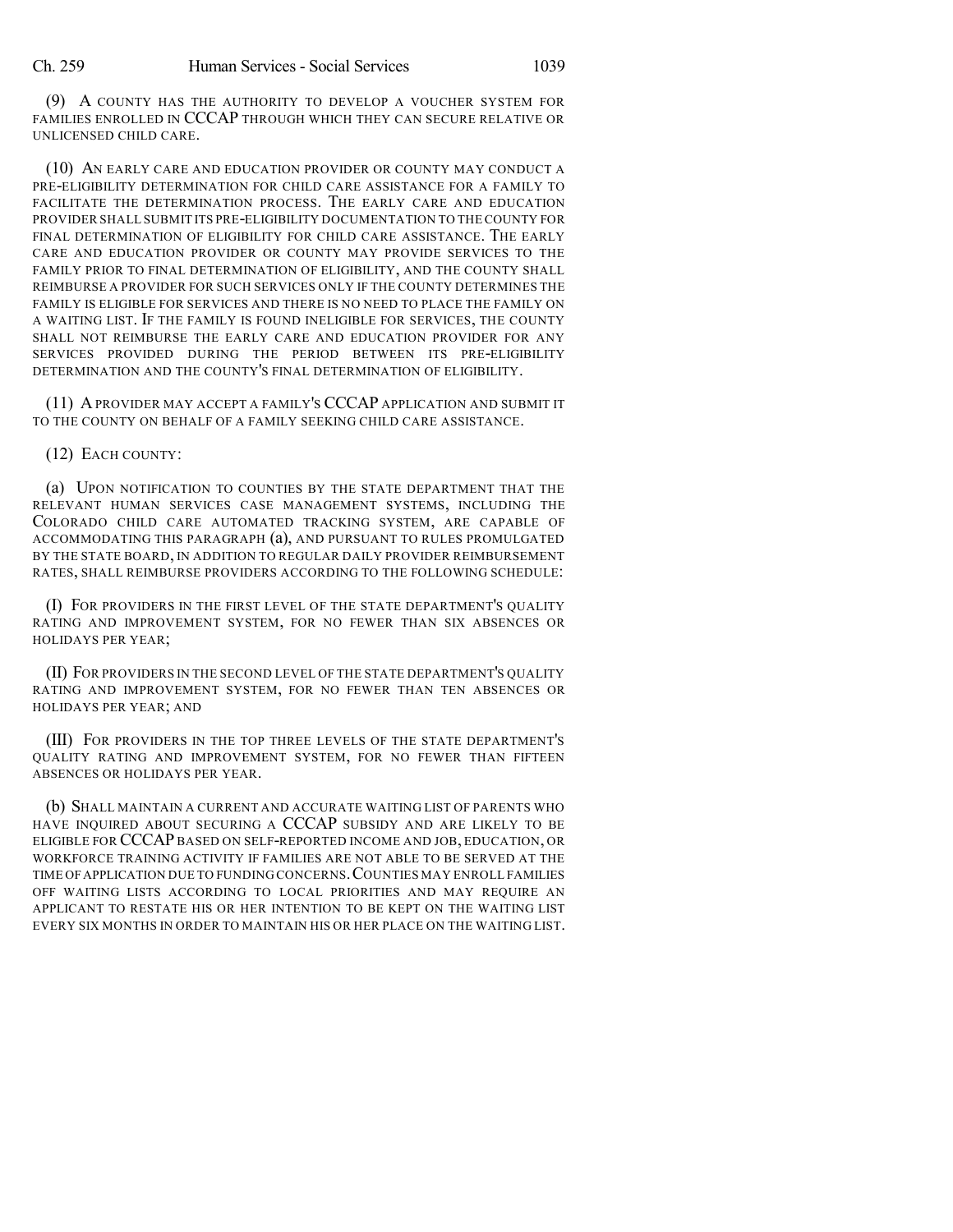(c) SHALL POST ELIGIBILITY, AUTHORIZATION, AND ADMINISTRATION POLICIES AND PROCEDURES SO THEY ARE EASILY ACCESSIBLE AND READABLE TO A LAYPERSON. THE POLICIES MUST BE SENT TO THE STATE DEPARTMENT FOR COMPILATION.

(d) MAY USE ITS CCCAP ALLOCATION TO PROVIDE DIRECT CONTRACTS OR GRANTS TO EARLY CARE AND EDUCATION PROVIDERS FOR A COUNTY-DETERMINED NUMBER OF CCCAPSLOTS FOR A TWELVE-MONTH PERIOD TO INCREASE THE SUPPLY AND IMPROVE THE QUALITY OF CHILD CARE FOR INFANTS AND TODDLERS, CHILDREN WITH DISABILITIES, AFTER-HOURS CARE, AND CHILDREN IN UNDERSERVED NEIGHBORHOODS; AND

(e) SUBJECT TO AVAILABLE APPROPRIATIONS AND PURSUANT TO RULES PROMULGATED BY THE STATE BOARD FOR THE IMPLEMENTATION OF THIS PART 8, AND UPON NOTIFICATION TO COUNTIES BY THE STATE DEPARTMENT THAT THE RELEVANT HUMAN SERVICES CASE MANAGEMENT SYSTEMS, INCLUDING THE COLORADO CHILD CARE AUTOMATED TRACKING SYSTEM, ARE CAPABLE OF ACCOMMODATING THIS PARAGRAPH (e), MUST DETERMINE THAT A RECIPIENT OF BENEFITS FROM THE FOOD ASSISTANCE PROGRAM ESTABLISHED IN PART 3 OF THIS ARTICLE IS ELIGIBLE FOR CCCAP IF HE OR SHE MEETS ALL OTHER CCCAP ELIGIBILITY CRITERIA AND MAY USE ELIGIBILITY DETERMINATION INFORMATION FROM OTHER PUBLIC ASSISTANCE PROGRAMS AND SYSTEMS TO DETERMINE CCCAP ELIGIBILITY.

(13) THE STATE BOARD SHALL PROMULGATE RULES FOR THE IMPLEMENTATION OF THIS PART 8.

**SECTION 7.** In Colorado Revised Statutes, **amend** 26-2-805.5 as follows:

**26-2-805.5. Exemptions- requirements.** (1) Notwithstanding any provision of section 26-2-805 to the contrary, an exempt family child care home provider, as defined in section 26-6-102 (3.7), shall not be IS NOT eligible to receive child care assistance moneys through the Colorado child care assistance program CCCAP if he or she fails to meet the criteria established in section 26-6-120.

(2) As a prerequisite to entering into a valid Colorado child care assistance program CCCAP contract with a county office or to being a party to any other payment agreement for the provision of care for a child whose care is funded in whole or in part with moneys received on the child's behalf from publicly funded state child care assistance programs, an exempt family child care home provider shall sign an attestation that affirms he or she, and any qualified adult residing in the exempt family child care home, has not been determined to be insane or mentally incompetent by a court of competent jurisdiction and a court has not entered, pursuant to part 3 or 4 of article 14 of title 15, C.R.S., or section 27-65-109 (4) or 27-65-127, C.R.S., an order specifically finding that the mental incompetency or insanity is of such a degree that the provider cannot safely operate an exempt family child care home.

**SECTION 8.** In Colorado Revised Statutes, **add** 26-2-809 as follows:

## **26-2-809. Colorado child care assistance program- reporting requirements.**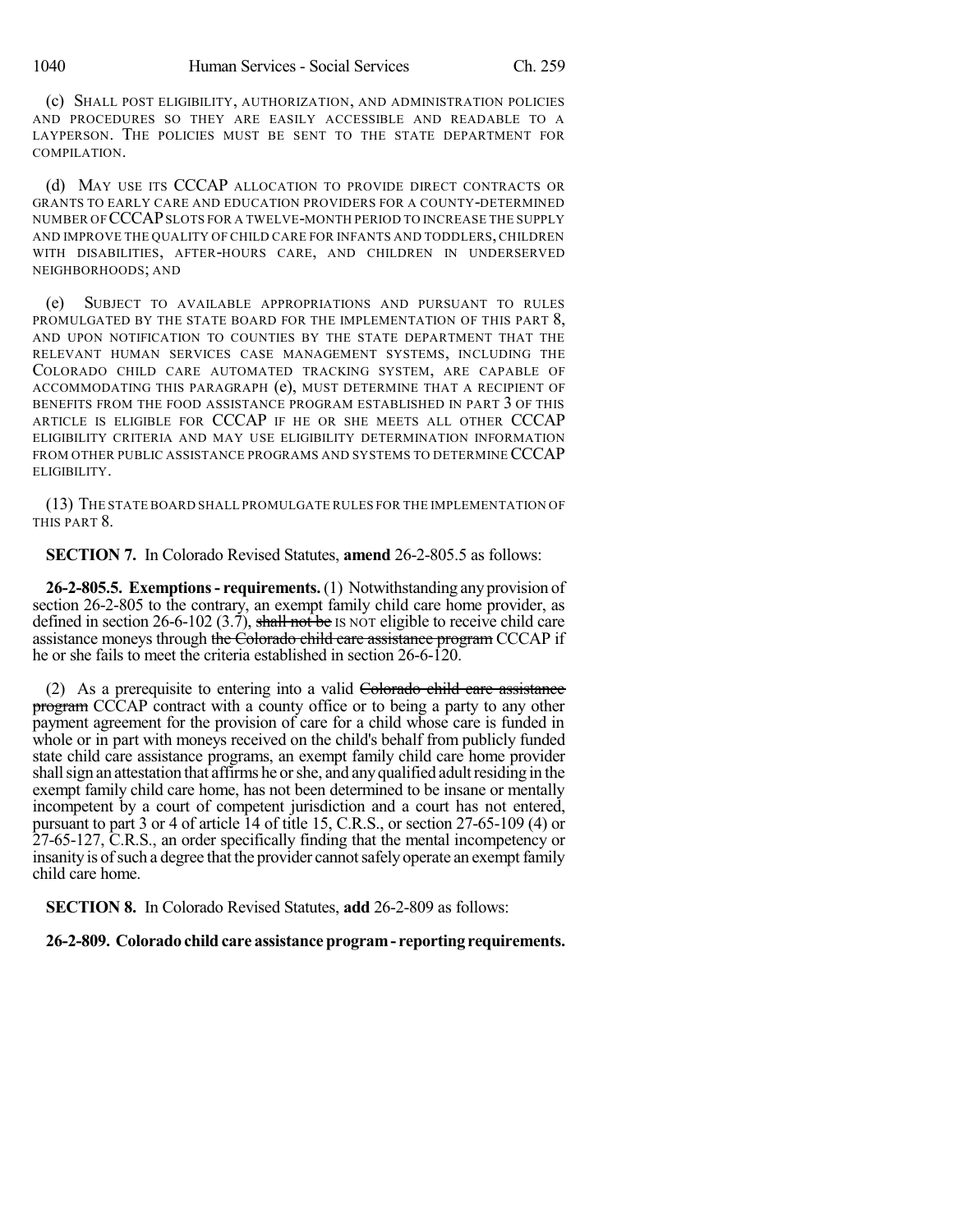(1) ON OR BEFORE DECEMBER 1,2016, AND ON OR BEFORE DECEMBER 1EACH YEAR THEREAFTER, THE STATE DEPARTMENT SHALL PREPARE A REPORT ON CCCAP. THE STATE DEPARTMENT SHALL PROVIDE THE REPORT TO THE PUBLIC HEALTH CARE AND HUMAN SERVICES COMMITTEE OFTHE HOUSE OF REPRESENTATIVES AND THE HEALTH AND HUMAN SERVICES COMMITTEE OF THE SENATE, OR ANY SUCCESSOR COMMITTEES. THE REPORT MUST INCLUDE, AT A MINIMUM, THE FOLLOWING INFORMATION RELATED TO BENCHMARKS OF SUCCESS FOR CCCAP:

(a) THE NUMBER OF CHILDREN AND FAMILIES SERVED THROUGH CCCAP STATEWIDE AND BY COUNTY;

(b) THE AVERAGE LENGTH OF TIME THAT PARENTS REMAIN IN THE WORKFORCE WHILE RECEIVING CCCAP SUBSIDIES, EVEN WHEN THEIR INCOME INCREASES;

(c) THE AVERAGE NUMBER OF MONTHS OF UNINTERRUPTED, CONTINUOUS CARE FOR CHILDREN ENROLLED IN CCCAP;

(d) THE NUMBER AND PERCENT OF ALL CHILDREN ENROLLED IN CCCAP WHO RECEIVE CARE AT EACH LEVEL OF THE STATE'S QUALITY AND IMPROVEMENT RATING SYSTEM;

(e) THE AVERAGE LENGTH OF TIME A FAMILY IS AUTHORIZED FOR A CCCAP SUBSIDY, DISAGGREGATED BY RECIPIENTS' ELIGIBLE ACTIVITIES, SUCH AS JOB SEARCH, EMPLOYMENT,WORKFORCE TRAINING, AND POSTSECONDARY EDUCATION;

(f) THE NUMBER OF FAMILIES ON EACH COUNTY'S WAIT LIST AS OF NOVEMBER 1 OF EACH YEAR, AS WELL AS THE AVERAGE LENGTH OF TIME EACH FAMILY REMAINS ON THE WAIT LIST IN EACH COUNTY;

(g) THE NUMBER OF FAMILIES AND CHILDREN STATEWIDE AND BY COUNTY THAT EXIT CCCAP DUE TO THEIR FAMILY INCOMES EXCEEDING THE ELIGIBILITY LIMITS;

(h) THE NUMBER OF FAMILIES AND CHILDREN STATEWIDE AND BY COUNTY THAT REENTER CCCAP WITHIN TWO YEARS OF EXITING DUE TO THEIR FAMILY INCOMES EXCEEDING THE ELIGIBILITY LIMITS; AND

(i) AN ESTIMATE OF UNMET NEED FOR CCCAP IN EACH COUNTY AND THROUGHOUT THE STATE BASED ON ESTIMATES OF THE NUMBER OF CHILDREN AND FAMILIES WHO ARE LIKELY TO BE ELIGIBLE FOR CCCAP IN EACH COUNTY BUT WHO ARE NOT ENROLLED IN CCCAP.

**SECTION 9.** In Colorado Revised Statutes, 26-2-703, **amend** (4) as follows:

**26-2-703. Definitions.** As used in this part 7, unless the context otherwise requires:

(4) "Colorado child care assistance program" means the state program of child care assistance implemented pursuant to the provisions of part 8 of this article and rules of the state department BOARD.

**SECTION 10. Appropriation.** (1) In addition to any other appropriation, there